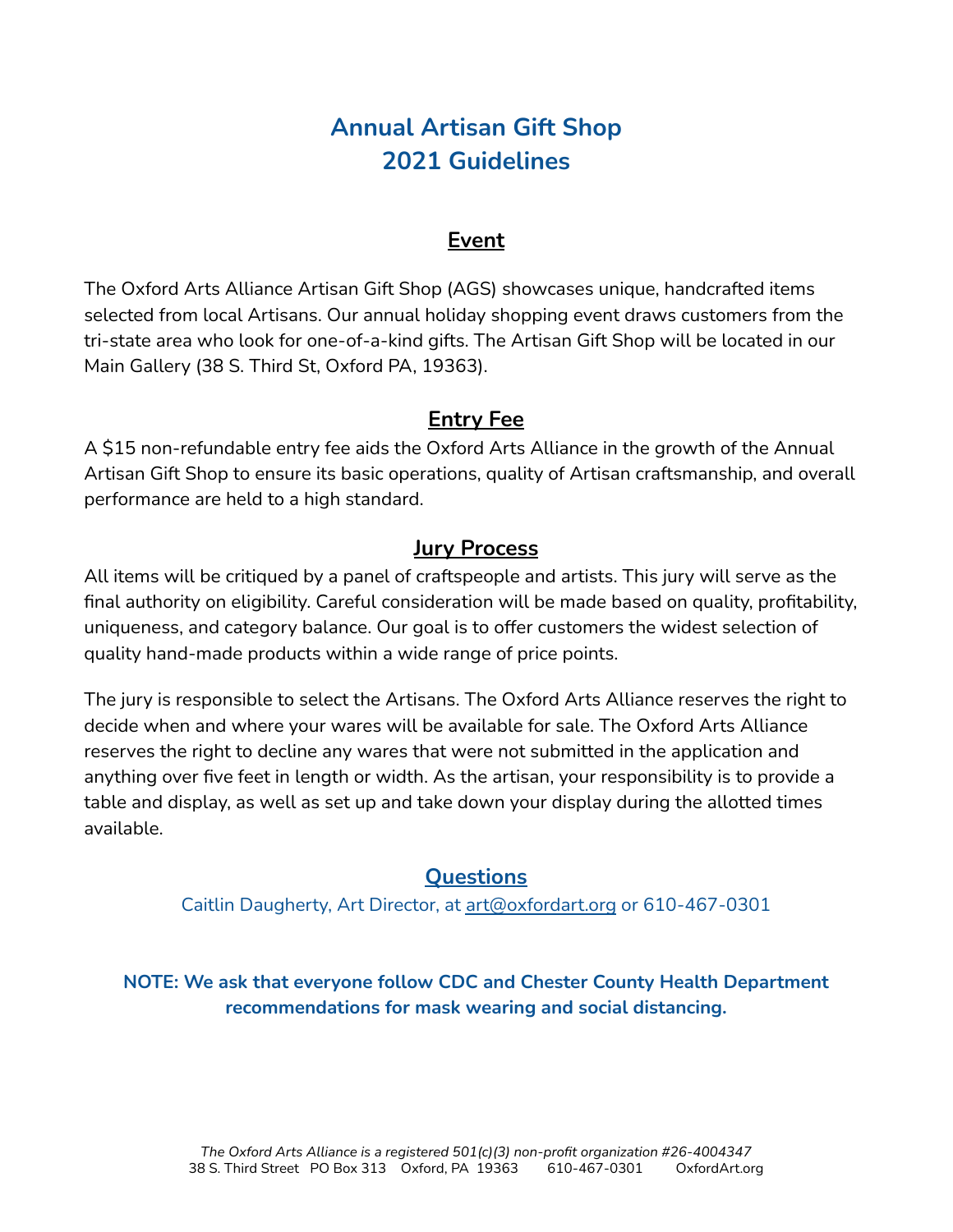#### **2021 Guidelines**

- 1) The Artisan Gift Shop will be held from November 19th to December 18th.
	- a) Our hours:
		- i) Wednesday through Friday 10 am to 8 pm
		- ii) Saturday 10 am to 6 pm
		- iii) Small Business Saturday, November 27th, 10 am to 8 pm
- 2) Our Artisan Gift Shop will have the selected vendors up throughout the entirety of our gift shop while practicing safe social distancing during the pandemic.
	- a) Placement of vendors during the Artisan Gift Shop will be chosen after the juried process to create a dynamic atmosphere in the gallery.
	- b) Selected artisans will be advertised on social media leading up to and during the Artisan Gift Shop, including availability, pictures, descriptions, and contact information/links.
	- c) Artisans are to set up their displays Tuesday-Thursday November 16th-November 18th from 10 am to 4 pm and take down their displays Tuesday-Thursday December 21st-December 23rd 10 am to 4 pm.
	- d) Artisans will have the wall space behind their table along with the space around their table to set up their wares. Grids, shelves, and other accessories are permitted to use within their space restrictions. Artisans with tables in the middle are welcome to use available wall space for additional wares.
	- e) We ask that everyone follow CDC and Chester County Health Department recommendations for mask wearing and social distancing. Should that mean that masks are required indoors, we will ensure that all artisans, patrons, and staff follow the guidelines.
	- f) Artisans will not be required nor asked to volunteer for checkout this year.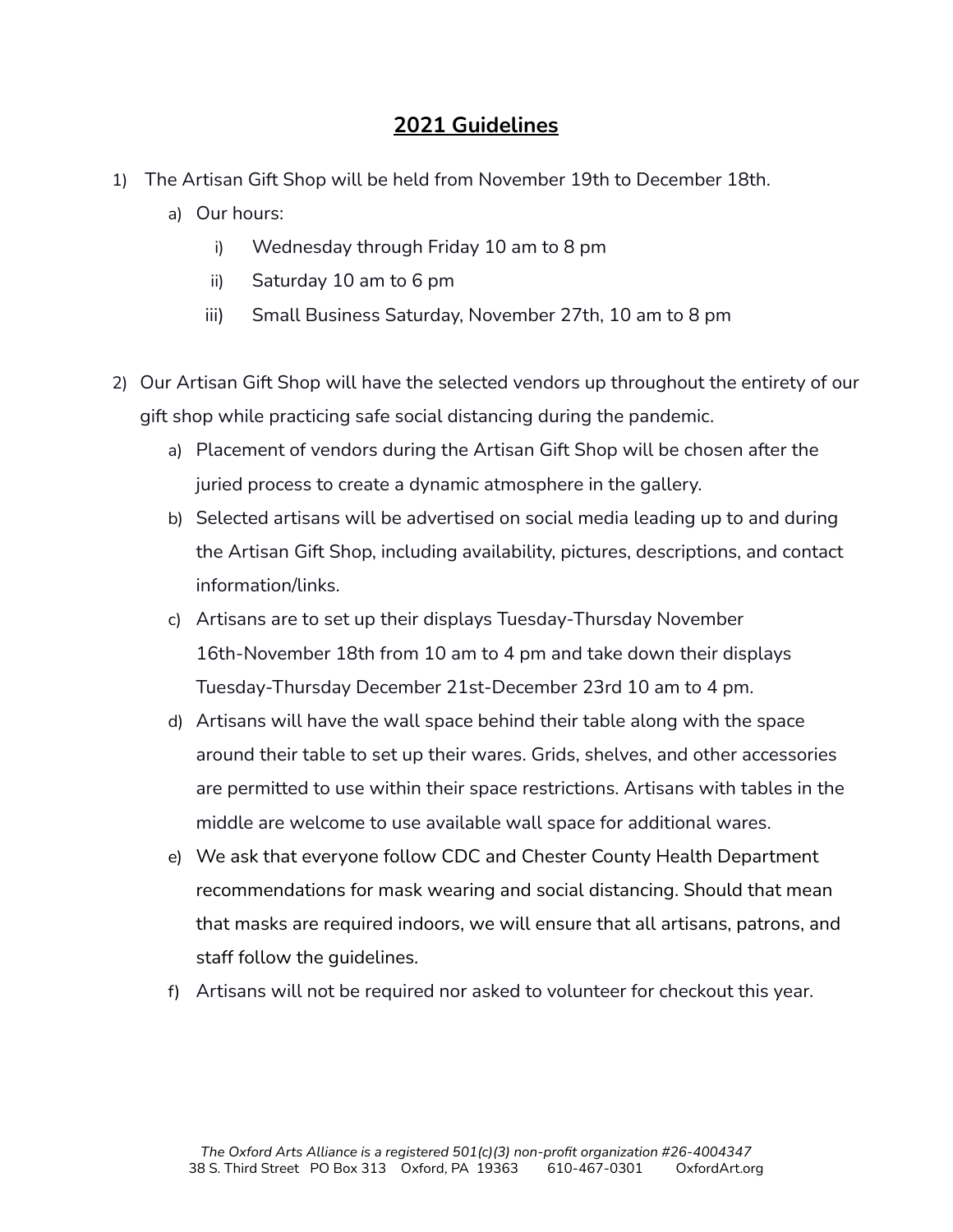## **Standard Guidelines**

- 1) You must be a member of the Oxford Arts Alliance.
	- a. If you are not currently a member, you will be able to join when your work is accepted.
- 2) Works should be made by hand or with the use of appropriate tools and demonstrate imagination as well as the mark of the maker's individuality.
- 3) Each item must be created within the last two calendar years.
- 4) Paintings and photography may be originals and/or prints.
- 5) Inventory requirements with an example will be sent to you once you are selected.
	- a. Artisans are asked to put their initials in front of their SKU for each item to easily identify Artisans during the checkout process